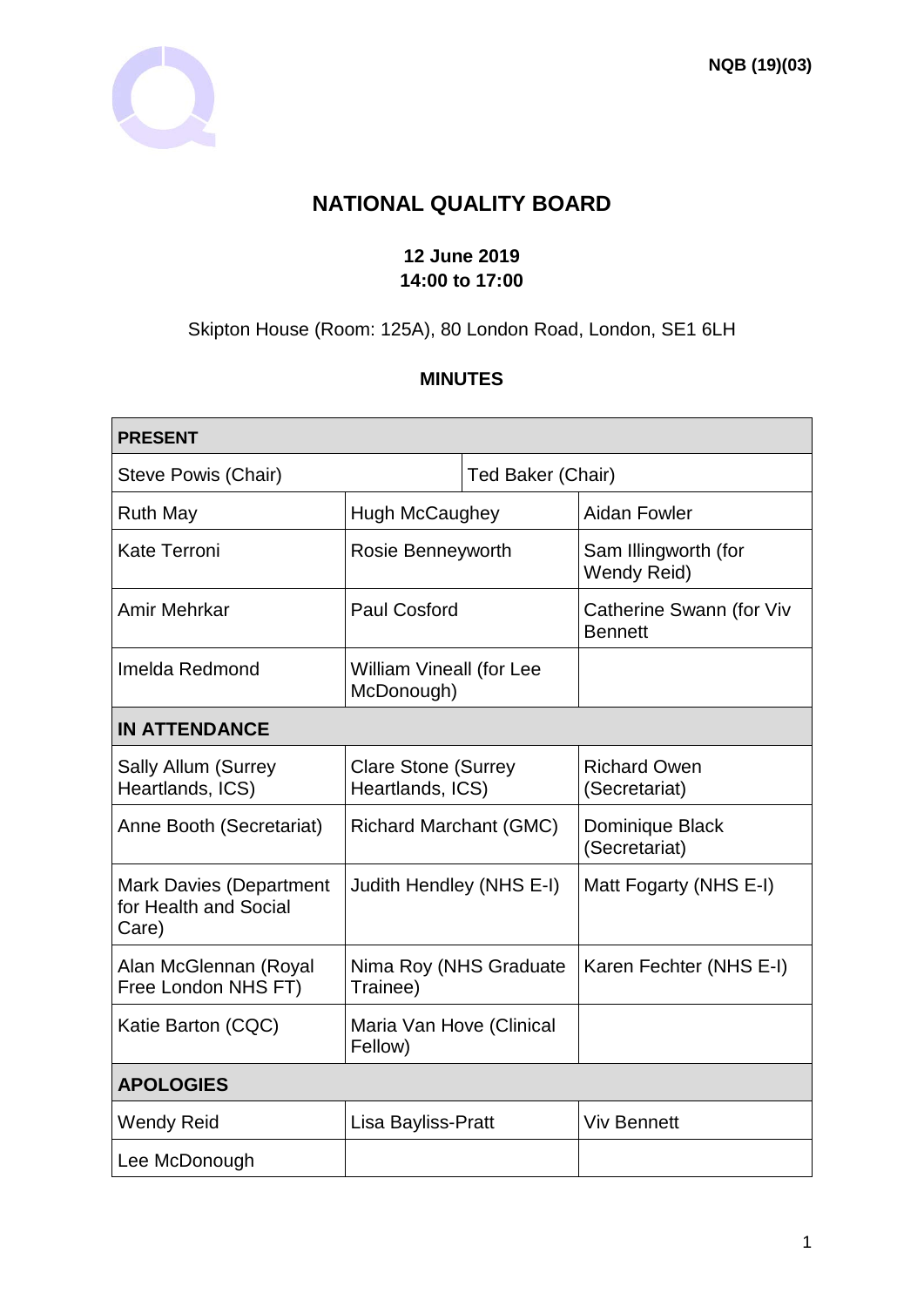

## **AGENDA**

- 1. Welcome & Minutes of Previous Meeting
- 2. THEME: SYSTEM TRANSFORMATION
	- a) Quality and Integrated Care Systems
	- b) Vision for Future Improvement in the NHS
- 3. THEME: WORKFORCE
	- a) Report of Independent Review of Gross Negligence Manslaughter and Culpable Homicide
- 4. THEME: PATIENT SAFTETY
	- a) National Learning from Deaths Programme Update
	- b) National Guidance on Learning from Deaths for Ambulance Trusts
	- c) NHS Patient Safety Strategy
- 5. Any Other Business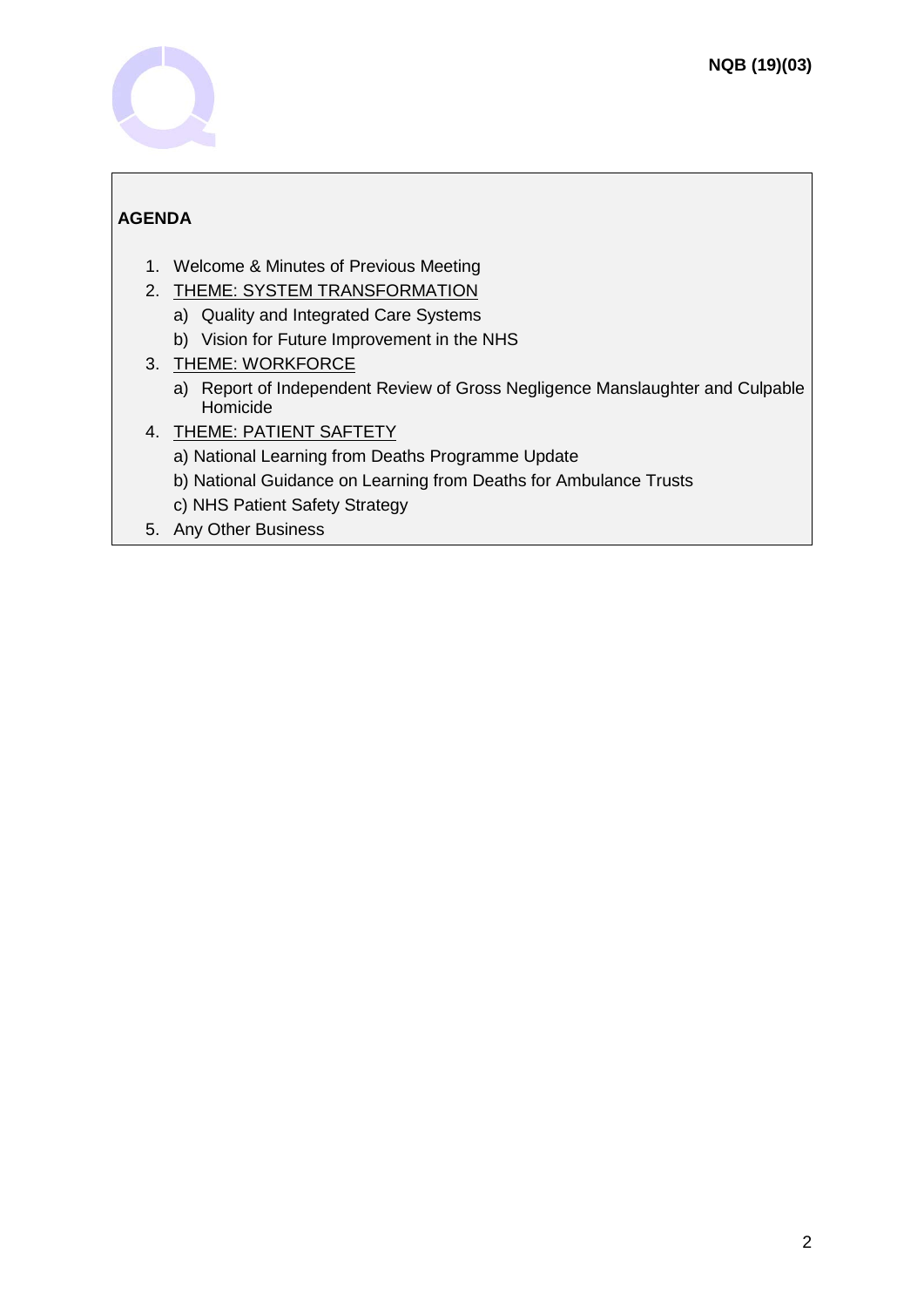

### **1. Welcome & Minutes from Previous Meeting**

- 1.1 STEVE POWIS (Chair) welcomed all to the third meeting of the National Quality Board (NQB) 2019. KATE TERRONI, Chief Inspector of Adult Social Care at the Care Quality Commission was introduced and welcomed as an NQB member. PAUL COSFORD, Director of Health and Medical Director at Public Health England was thanked for his contribution to the NQB. Paul has taken a new role as Emeritus Medical Director at Public Health England. YVONNE DOYLE will be taking over from Paul at the next NQB. Attendees and apologies were noted as above.
- 1.2 The minutes of the previous meeting on 04 April 2019 were approved. There was one amendment to the previous minutes, ROSIE BENNEYWORTHS's job title was inaccurate and should state, Chief Inspector of Primary Medical Services and Integrated Care. The rest of the minutes were agreed as a true and accurate record and would be published in due course, alongside the associated agenda and papers.

### **2. THEME: SYSTEM TRANSFORMATION**

### **a) Quality and Integrated Care Systems**

- 2.1 TED BAKER introduced this item. In December 2016, the NQB produced a Shared Commitment to Quality. At the previous NQB meeting on 04 April, the NQB agreed to initiate work to review the NQB Shared Commitment to Quality. The review will consider how the framework could be revised to enable its translation at local level and the NQB are keen for Surrey Heartlands ICS to be involved in this.
- 2.2 Surrey Heartlands have been invited to attend this NQB as they are particularly engaged and keen to work with us. The NQB recognised that different ICSs are at different levels of maturity and others will also need to be engaged with as part of the review.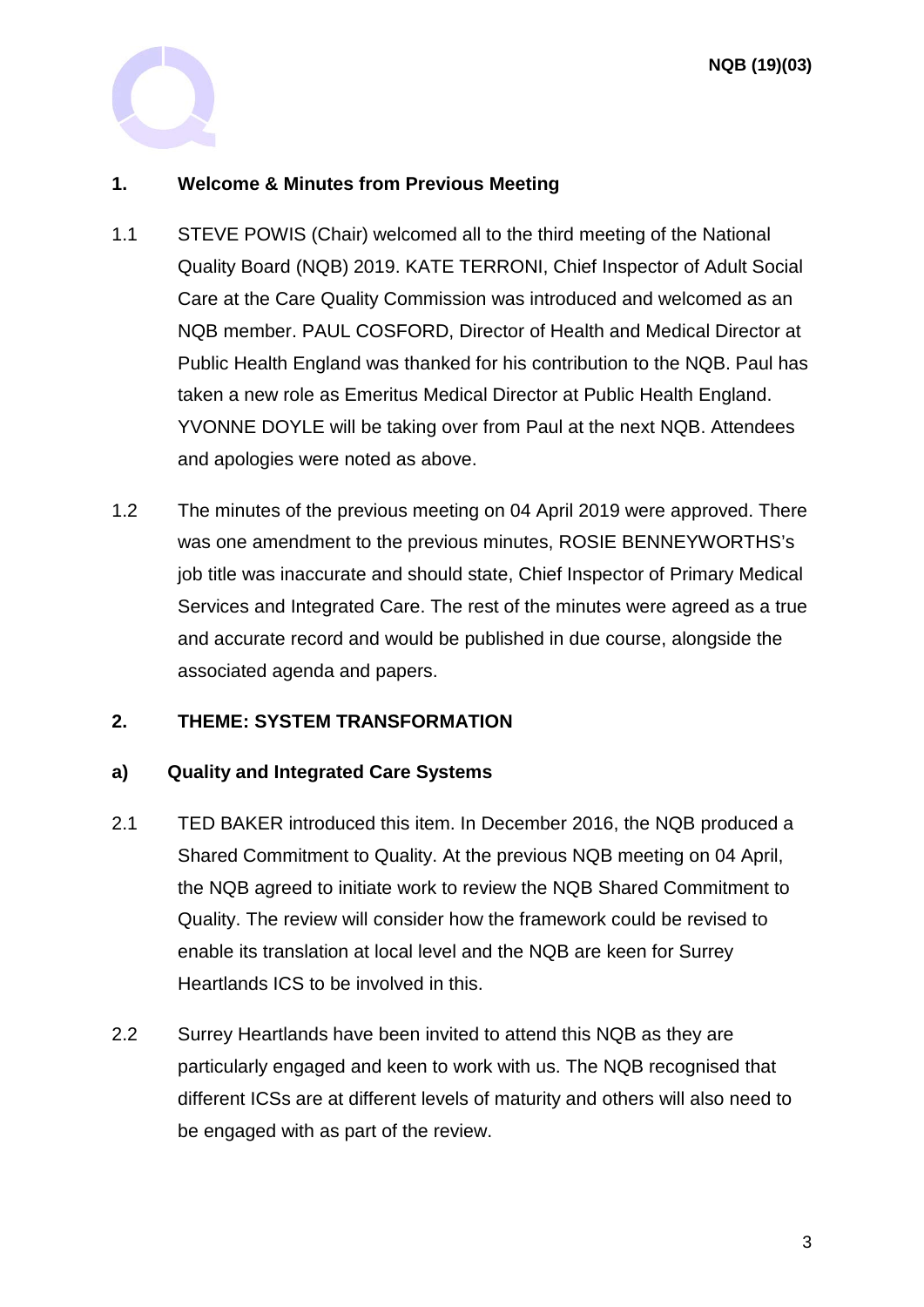

- 2.3 SALLY ALLUM and CLARE STONE (Guests) introduced this item and associated paper (Paper 1). As part of this item the ICS reflected on how the document has helped them to date and what could be improved in a revised version.
- 2.4 Surrey Heartlands are trying to learn from the best and pave their own way. In the South east region there are four ICSs in varying stages of maturity. The focus of this presentation was Surrey Heartlands.
- 2.5 Surrey Heartlands described the challenges, learning and emerging themes. They described the support the local region can offer and how the NQB can support the development of this work in ensuring that quality maintains a high profile for local populations, citizens and patients.
- 2.6 Surrey Heartlands have used the NQB's seven steps outlined in the Shared Commitment to Quality and the CQC's Key Lines of Enquiry.
- 2.7 The presentation raised issues about how quality escalation might work in the future.
- 2.8 The NQB was asked to:
	- **Consider** and **discuss** the recommendations to:

a) Agree a definition of quality that includes our wider system partners of social care and public health and is relevant to local systems;

b) Influence a mechanism for regulation and assurance across a system;

c) Articulate what the NQB escalation of system quality risks might look like and the journey of how to get there – this includes defining the check points for quality to move from an STP to an ICS;

d) Promote a narrative that leads and empowers systems to behave differently between regulators, providers, commissioners and Local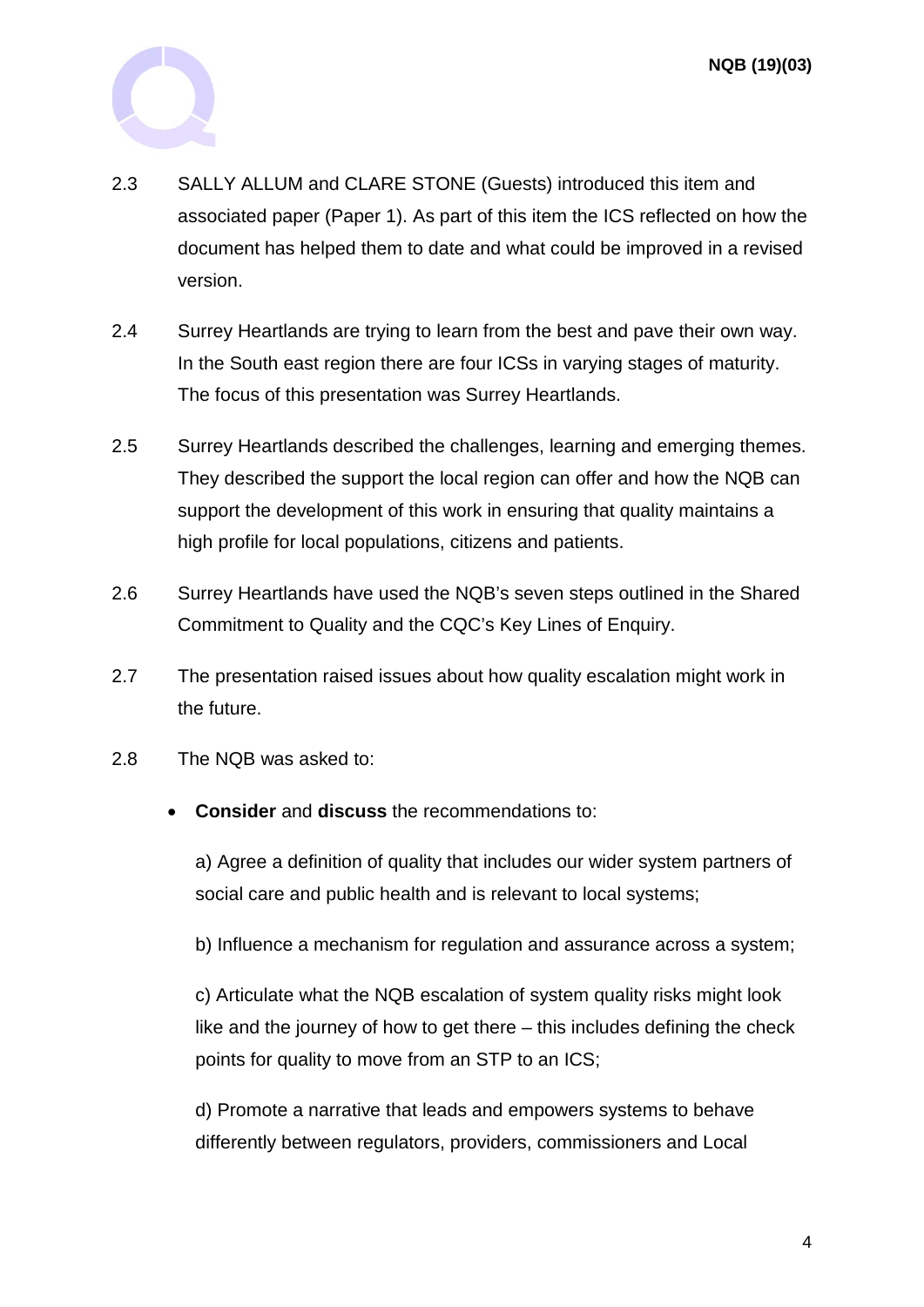

Authorities to deliver the best services for people in their local communities; and

e) Continue to work collaboratively with Surrey Heartlands and utilise the combined expertise and resource to shape and define quality for other emerging ICSs across the country.

- 2.8 The NQB noted the update and made the following suggestions:
	- a) We need alignment from the national, regional, system, provider, service and the individual. This is necessary as we risk doing things differently across the seven regions;
	- b) Need clarity about how to build a continuous improvement culture;
	- c) In the current financial climate, sometimes quality gets squeezed out. We need to be clear about how to prevent this from happening;
	- d) The importance of performance, finance and quality as integrated workstreams;
	- e) In relation to Primary Care Networks, to what extent will quality governance vary from one location to another? We will need some parameters of what good governance looks like, so the rest of the system understands it;
	- f) The importance of a single language conversation, so everyone understands. There are many local stakeholders to take on board. Need to stay aligned to the committee chaired by Ara Dazi intended to simplify key messages;
	- g) There is so much data that there is a risk that we can define quality in different ways; and
	- h) The importance of a positive culture across the system to work through the challenges identified above.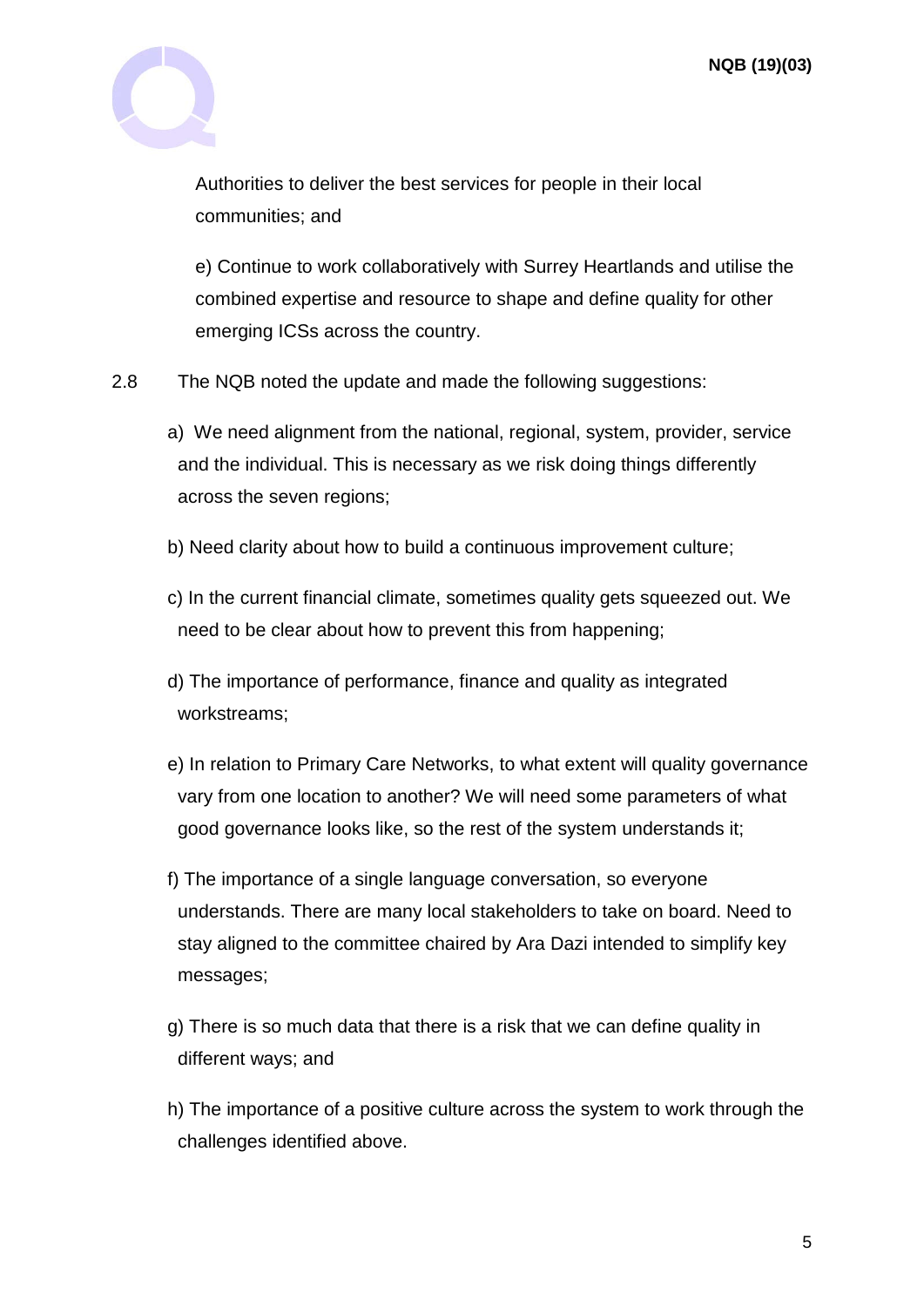

- 2.9 Members of the NQB were supportive of the work in Surrey Heartlands and will take their suggestions into consideration when refreshing the Shared Commitment to Quality.
- 2.10 The following NQB support offer was made:
	- a) ROSIE BENNEYWORTH (Member) offered to have a longer discussion on primary care with Surrey Heartlands ICS – particularly in terms of how to engage with Primary Care Networks.

#### **b) Vision for Future of Improvement in the NHS**

- 2.11 Hugh McCaughey (Member) introduced this item on the agenda. Hugh outlined a vision for the future of improvement within the NHS, including plans to develop a National Improvement Framework which will be based on the Juran trilogy: 1) Quality Planning; 2) Quality Assurance and Control; and 3) Quality Improvement. The NHS People Plan was referenced as being central to this work.
- 2.12 The presentation included the following key points:
	- a) How do we shift from inspection/control to improvement? The emphasis was made that both are needed, but how do they complement one another?
	- b) We want one definition and one framework but the interpretation at different levels will be different;
	- c) There is a risk that our focus and attention is drawn to bottom of the pack, e.g. trusts in special measures; and
	- d) How do we create a culture of continuous improvement across the whole distribution? So that even the good and outstanding are improving.
- 2.13 The NQB was asked to c**omment** on the vision described and provided the following feedback: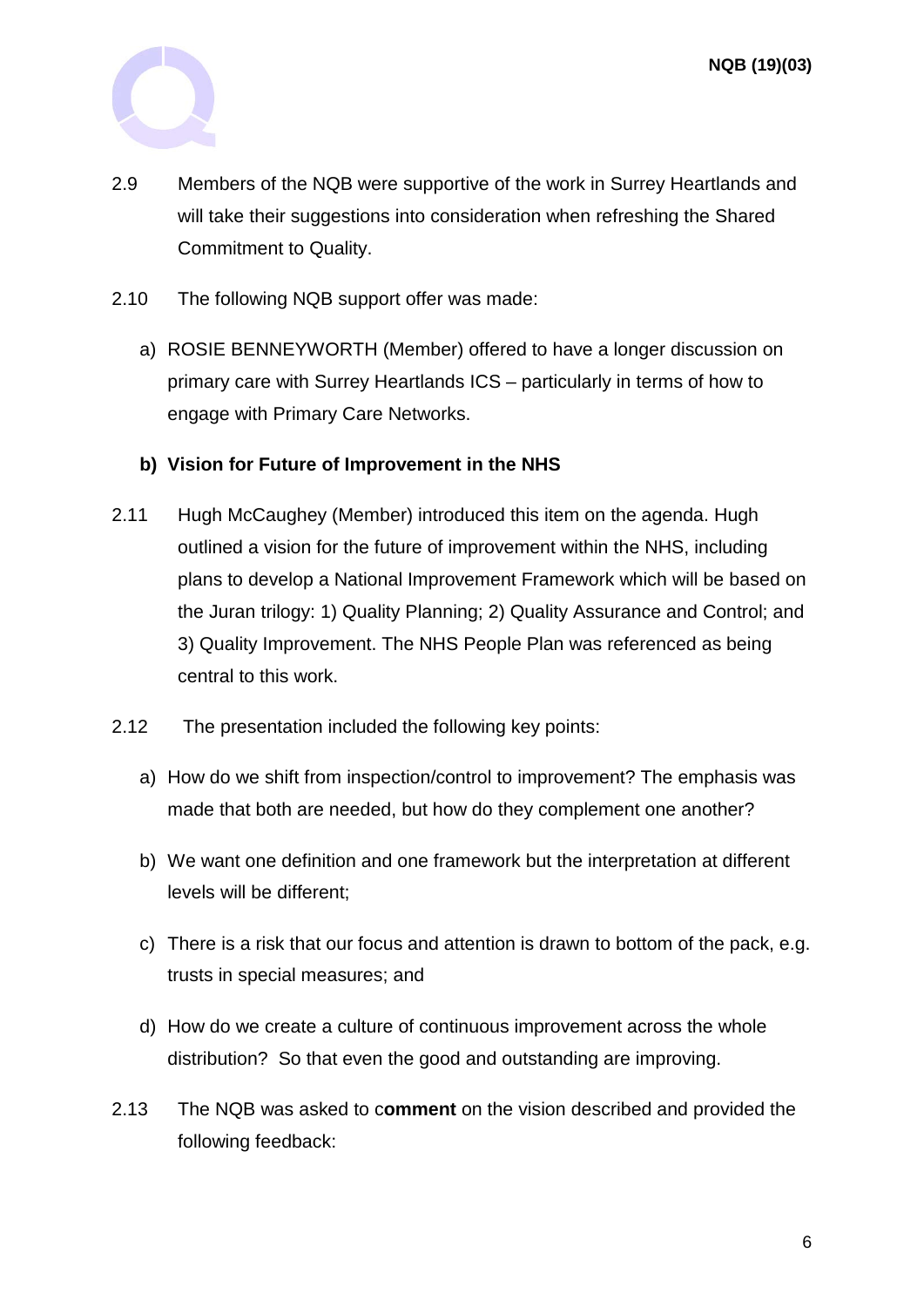

- a) Good quality assurance comes from cultures that are problem seeking not comfort seeking. It was highlighted that quality assurance and quality improvement are a continuum;
- b) There is a need to consider improvement in the system as a whole. Acute hospitals have had lots of training and attention, but primary care for example, needs focus too;
- c) Whilst you want to narrow and move distribution, to do that you will have to focus more on some groups. Some will need more attention than others, namely those in special measures;
- d) Can understand the proposal but at this stage it is difficult to see how this can be implemented? Can we make more explicit about what this means for a local service?
- e) The importance of engaging the regions in development of this product. Should this be called a 'National' Improvement Framework, or should the word 'National' be taken out? The Board also considered that national programmes can set the tone for local delivery; and
- f) The risk that the terms performance and improvement are being used interchangeably.
- 2.14 The following NQB support offer was made:
	- a) HUGH McCaughey (Member) offered to liaise with CLARE STONE (Guest).Clare was keen to define what goods like at system level and a gold standard which becomes a blueprint of what people work towards.
- 2.15 The NQB will be engaged as the proposal to develop an Improvement Framework progresses.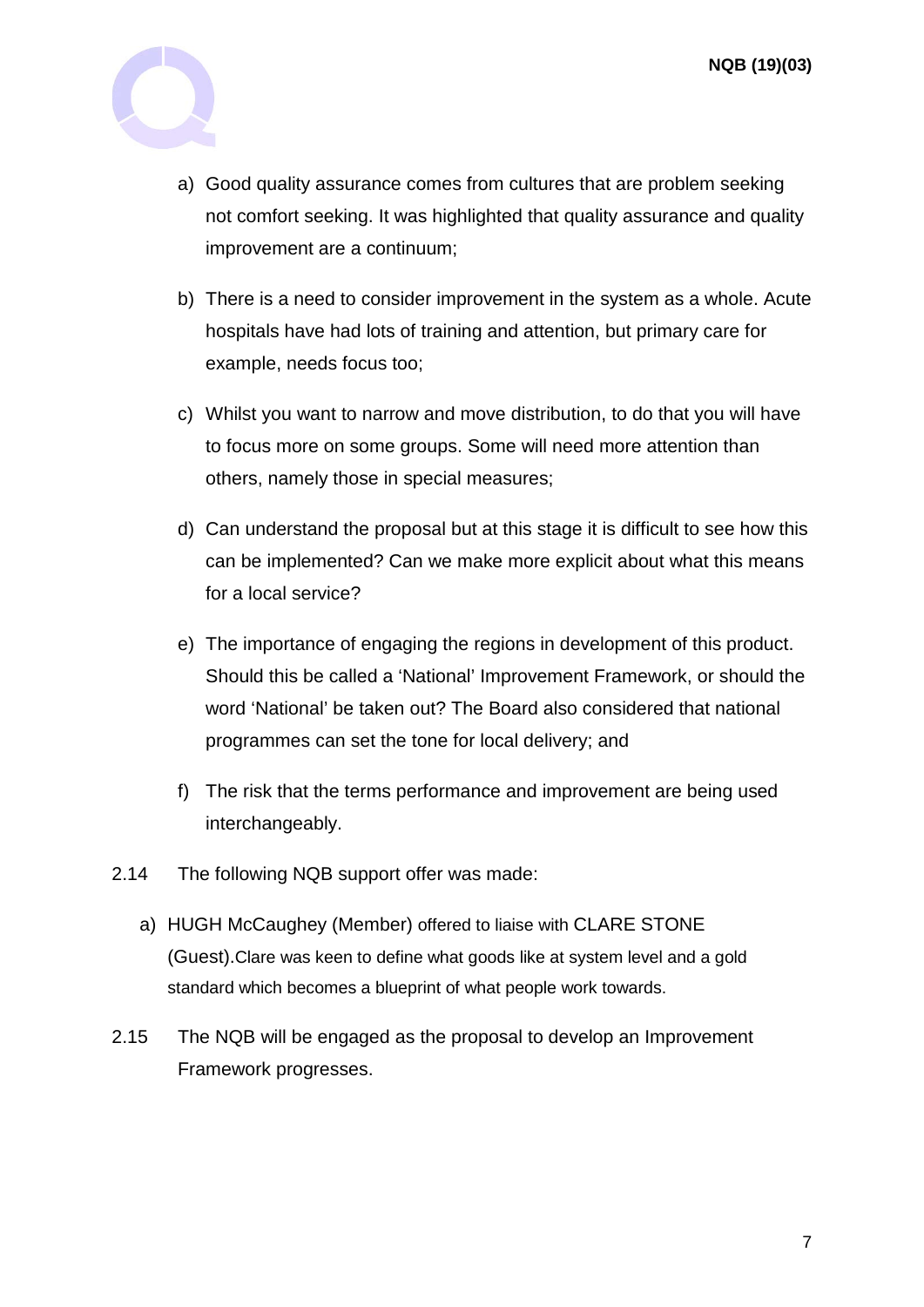

### **3. THEME: WORKFORCE**

- **a) Report of Independent Review of Gross Negligence Manslaughter and Culpable Homicide**
- 3.1 RICHARD MARCHANT (Guest) was invited to present this item on behalf of LESLEY HAMILTON and the associated paper (Paper 2).
- 3.2 In January 2018 the GMC commissioned an independent review of how the law on gross negligence manslaughter and culpable homicide is applied in medicine. The report of that review was published on 6 June 2019.
- 3.3 The report looked at unexpected death in a healthcare setting, the role of coroners, police, CPS, and the GMC. The report also considered the relationship between the GMC and the medical profession.
- 3.4 There are 29 recommendations in the report. Approximately a third of which are directed at the GMC. The report highlights the importance of getting things right at the very early stage in the process. The GMC tend to get involved when a lot has already happened.
- 3.5 The overarching theme is the need for a more just culture that is focussed on learning rather than blame.
- 3.6 Recommendation 19 refers to the importance of expert medical opinion at the earliest opportunity.
- 3.7 The Board discussed the impact of these investigations and particularly the impact it has on the mental health and wellbeing of those involved. Members also highlighted that the Patient Safety Strategy fed this into the review. It is also important to make the links with the NHS People Plan
- 3.8 The NQB noted that many of the recommendations are aimed beyond the GMC. The recommendations fall under several themes and the following are particularly relevant to the NQB: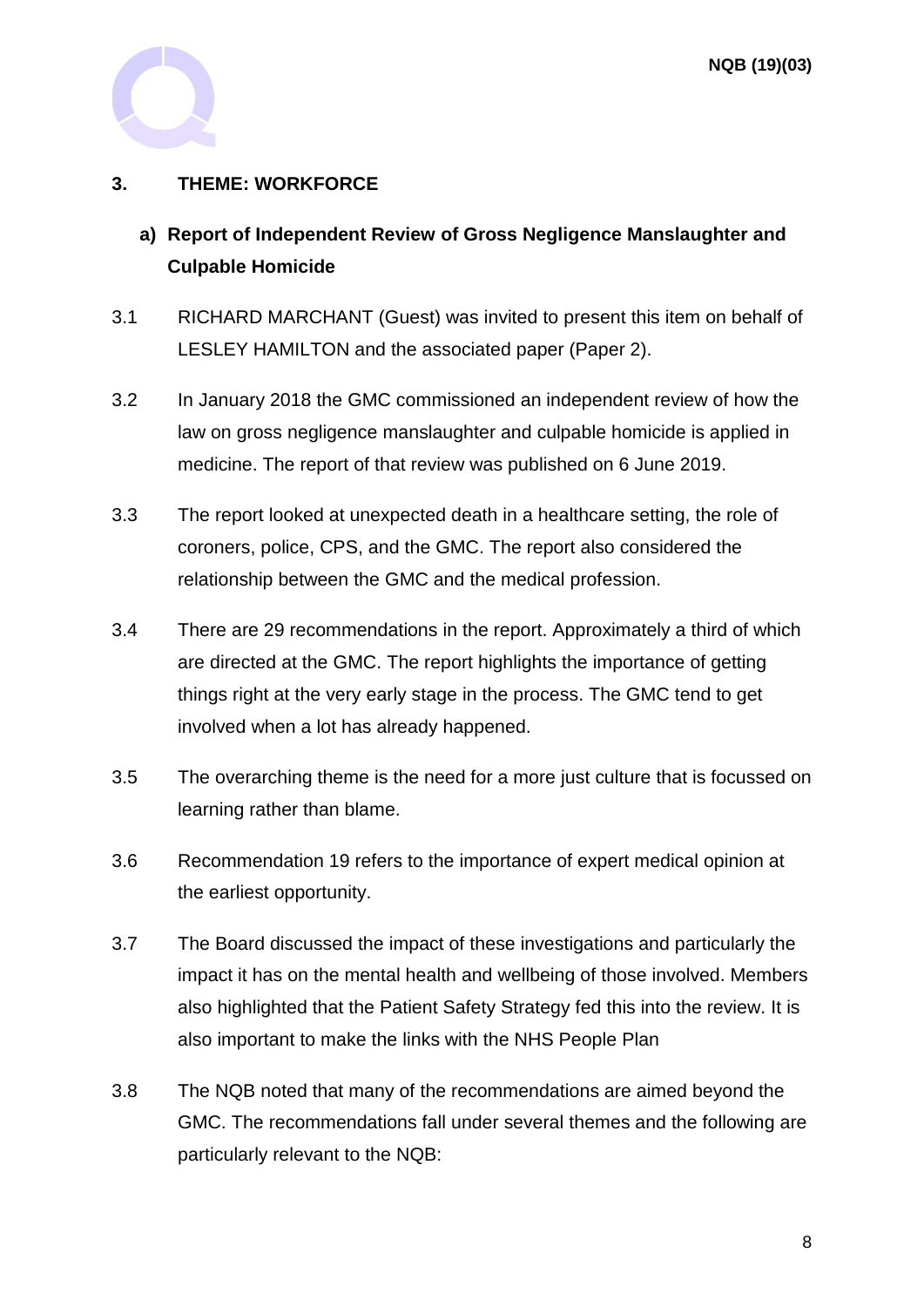

- a) Families and healthcare staff
- b) System scrutiny and assurance
- c) Expert reports and expert witnesses
- d) Local investigations into patient safety incidents
- e) Reflective practice
- f) Support for doctors
- 3.9 The NQB agreed to bring this item back in a year as a package with the Williams Review

### **4. THEME: PATIENT SAFETY**

### **a) National Learning from Deaths Programme Update**

- 4.1 WILLIAM VINEALL (Guest) introduced this item and the associated paper (Paper 3). He introduced MARK DAVIES – Director of Population Health and Senior Responsible Officer for the Medical Examiner programme.
- 4.2 William updated the NQB on progress made under the national Learning from Deaths (LfD) Programme and the introduction of medical examiners. He provided an update on:
	- a) The progress made against each of the eight LfD workstreams (detailed at Annex A in Paper 3);
	- b) Extending the LfD programme to ambulance trusts and primary care;
	- c) The Learning Disabilities Mortality Review Programme (LeDeR); and
	- d) Medical examiners.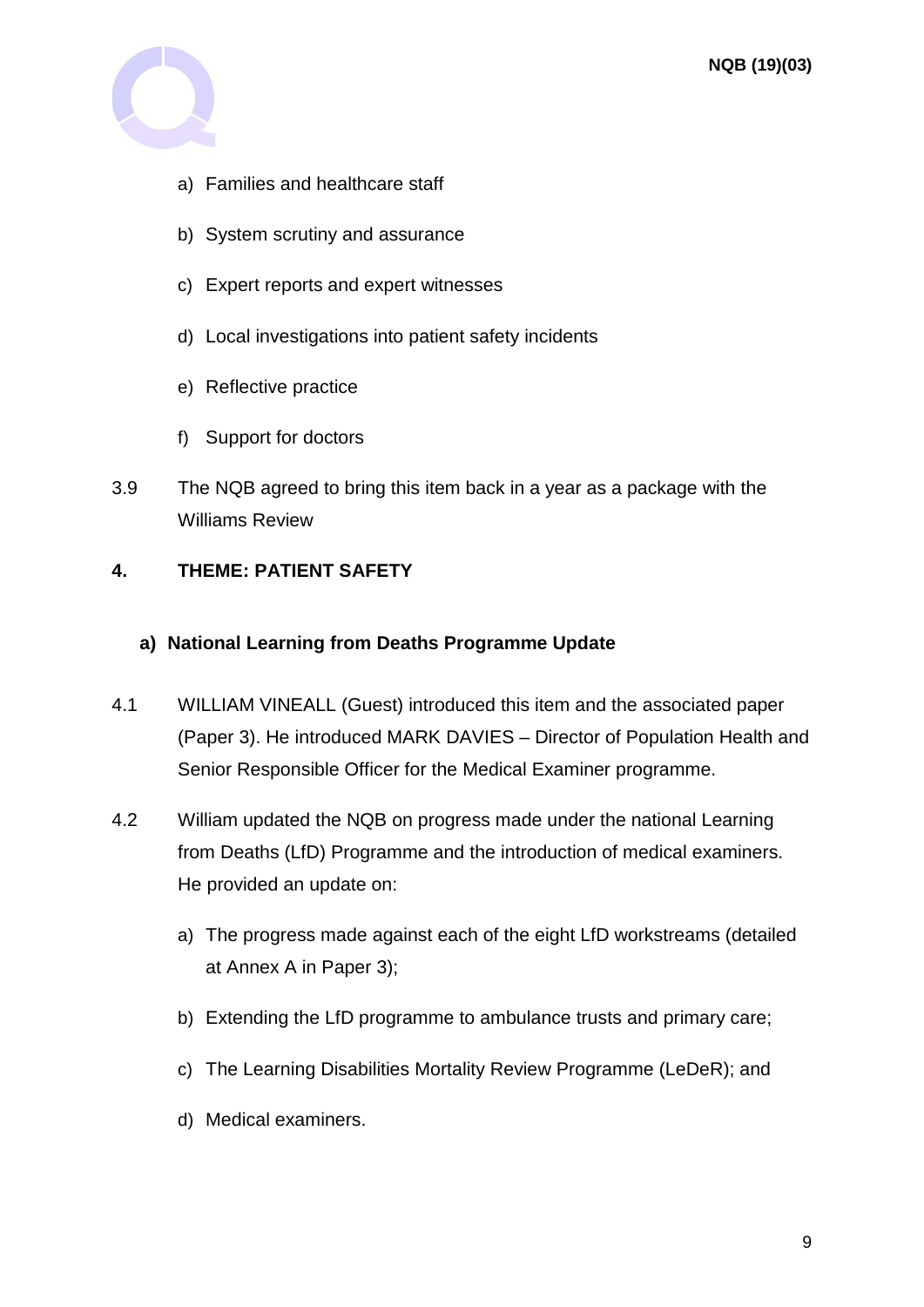**NQB (19)(03)**



4.3 The Department for Health and Social Care have taken on child death reviews from the Department for Education and there is a role for the Care Quality Commission in terms of how serious incidents are taken into consideration as part of investigations.

#### 4.4 **The NQB was asked to:**

- **a) Note** progress made against the LfD programme and the introduction of medical examiners from April 2019;
- **b) Provide a view** on applying LfD policy to primary care, in particular if LfD should be included in the 2020/21 GP contract negotiation process; and
- **c) Provide thoughts** on the future alignment of work on medical examiners, as this is rolled out, with future work on learning from deaths.
- 4.5 The NQB highlighted the need for a single process to gather the learning for both medical examiners and LfD. The LfD Programme can now be used as a Quality Improvement tool, but emphasised the importance of continuing to engage with families in this work.
- 4.6 The NQB asked for this to be presented as one programme rather than two in the future (the programme to include LfD and medical examiners)
- 4.7 The NQB asked for a report in six months about how these items fit together.
- 4.8 The following NQB support offer was made:
	- a) WILLIAM VINEALL (Deputy) offered to liaise with SALLY ALLUM (guest). Sally can put William in contact with the lead in the South who has learning from mental health homicides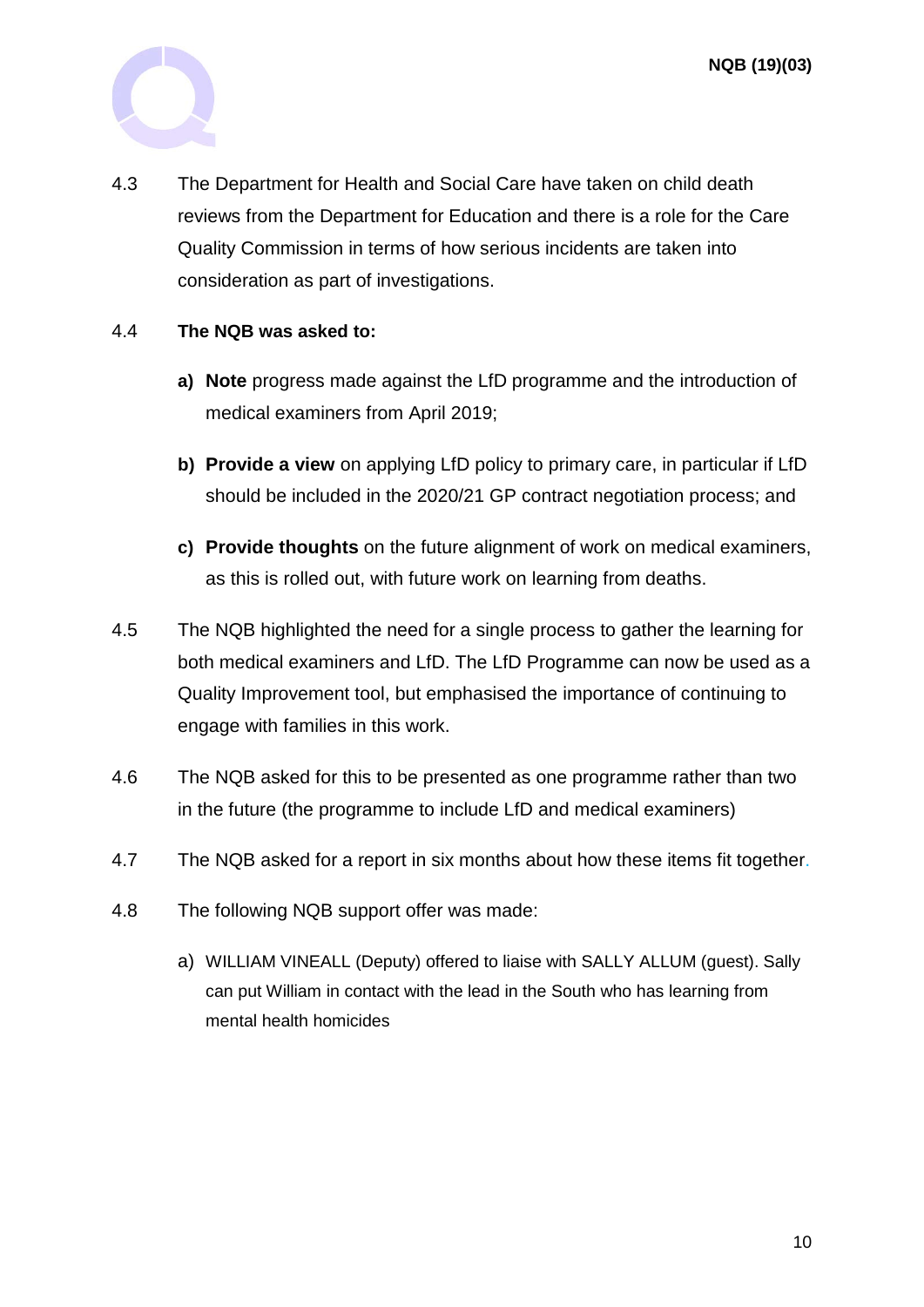

### **b) National Guidance on Learning from Deaths for Ambulance Trusts**

- 4.9 Judith Henley (Guest) introduced this item and the associated paper (Paper 4).
- 4.10 In early Autumn 2018, the Department of Health and Social Care asked NHS Improvement to lead on the development of learning from deaths guidance for ambulance trusts. This paper (paper 4):
	- a) provides a high-level summary of the guidance, including reporting requirements;
	- b) describes the process of development and stakeholder engagement, including issues raised through this and mitigation; and
	- c) sets out plans for publication.
- 4.11 Work is underway to align the National LfD Guidance for Ambulance Trusts with the roll-out of the medical examiner system. Including:

a) Guidance to trust based medical examiners will include signposting cases to ambulance trusts where they had been involved in the care of the patient who has died; and

b) In parallel to publishing this guidance for ambulance trusts, brief guidance will be issued to other parts of the system, including acute and community and mental health trusts, about the need to alert ambulance trusts to the deaths of patients who had previously been in their care, particularly where there is a concern.

- 4.12 The NQB members highlighted:
	- a) The challenge of co-ordinating multiple agencies, in a world where responsibility has moved from CCGs to ICSs;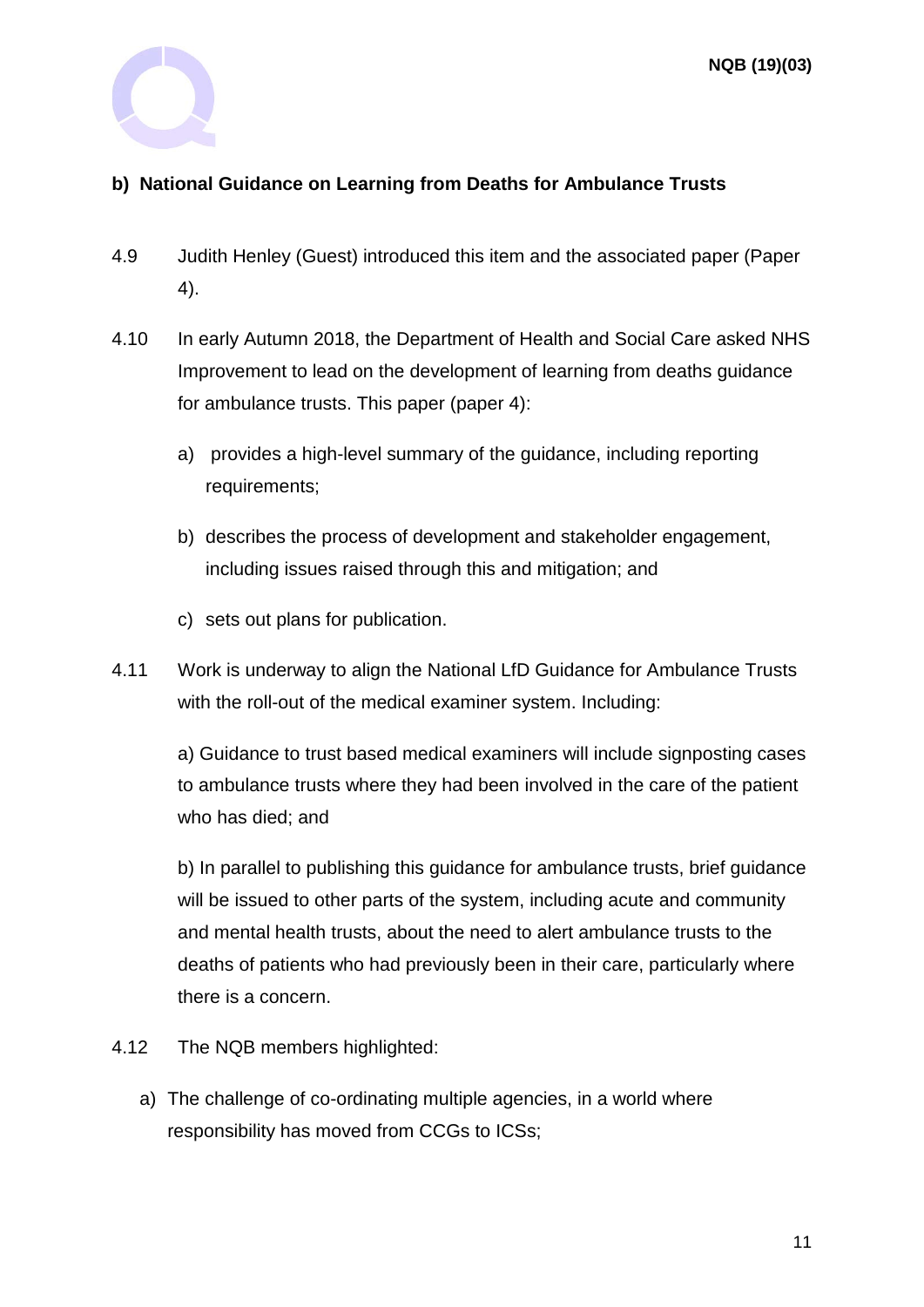

- b) The importance of the language used in this document aligning to that used in the Patient Safety Strategy. For example: Root cause analysis is no longer used;
- c) The importance of a joint conversation, for example, bringing in primary care professionals;
- d) This guidance must be completely aligned with Patient Safety Incident Response Framework (PSIRF), e.g. stipulates timelines; and
- e) Confirmed the guidance will use the NQB branding when published.
- 4.13 The NQB suggested Judith Hendley (Guest) liaise with Matt Fogarty (Guest) to ensure the language used in this guidance reflects that used in the Patient Safety Strategy and the PSIRF.

#### **c) NHS Patient Safety Strategy**

- 4.14 AIDAN FOWLER (Member) and MATT FOGARTY (Guest) introduced this item and the associated paper (Paper 5). This is the third time this item has been covered at the NQB. This paper presented the NHS National Patient Safety Strategy which is due for publication by early July. The paper outlined how the strategy has been updated following NQB comment in February 2019 and a consultation exercise.
- 4.15 Matt highlighted that this is what we intend to publish on the  $2<sup>nd</sup>$  July as it is the Patient Safety Congress on the same day.
- 4.16 The Patient Safety Strategy has been part of an extensive consultation exercise and there is broad support for the proposal. Further to consultation there is now more detail on measurement, mental health, primary care and other areas.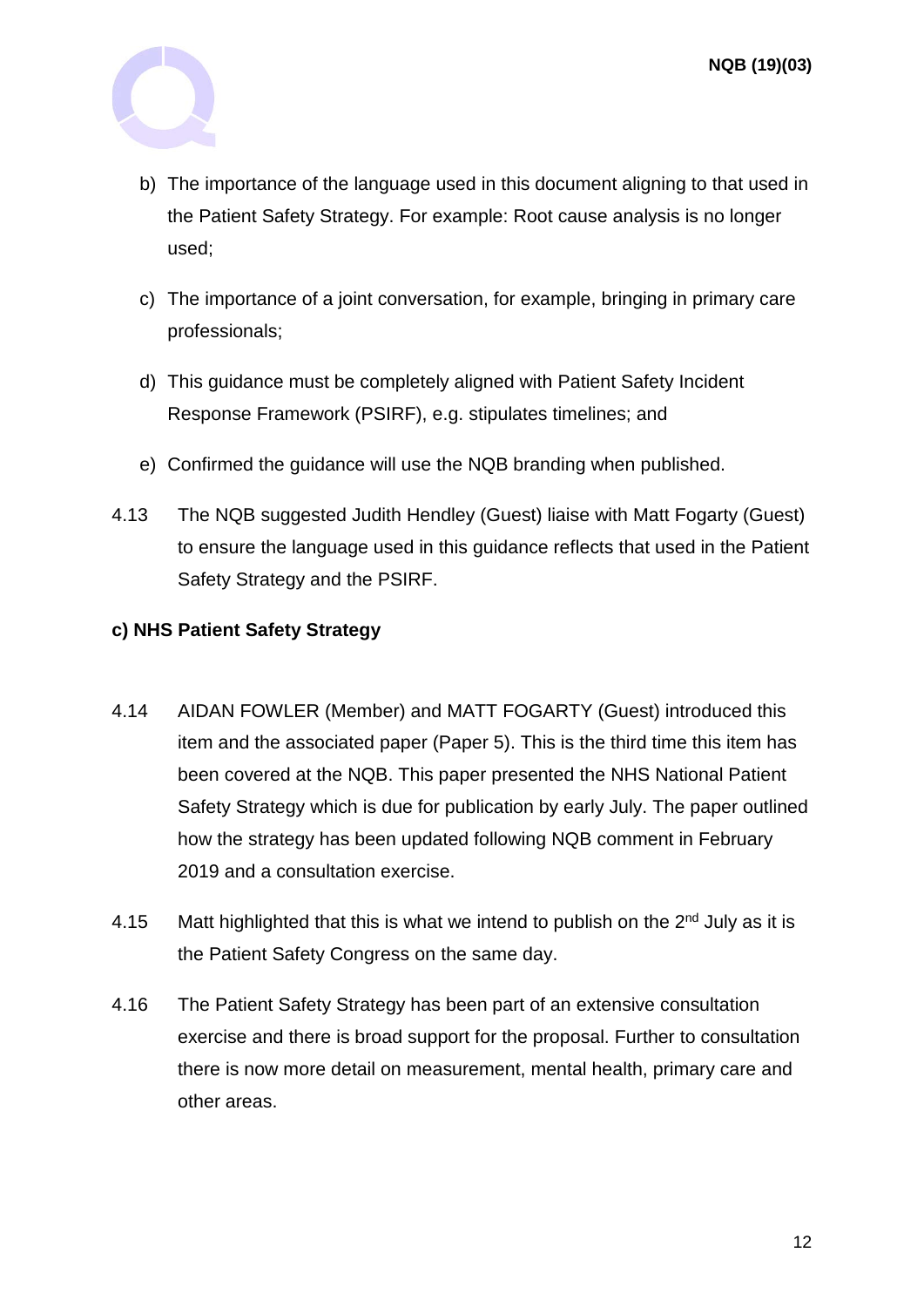

- 4.17 Various sections of the strategy have been authored by different individuals across the system, including contributions from NHS Resolution, Health Education England and various others.
- 4.18 The strategy outlines three aims for the NHS:
	- a) Insight how do we learn from things that go right and wrong?
	- b) Involvement including a patient safety syllabus; and
	- c) Improvement practical action.
- 4.19 The NQB raised the following feedback:
	- a) How do we future proof this strategy for emerging types of providers e.g. online services;
	- b) There is still more action needed to create a supportive culture which is not about blaming people;
	- c) Combined Boards of NHS England & Improvement will be on the  $27<sup>th</sup>$  June therefore the strategy will be in the public domain a few days early;
	- d) The NQB has had oversight and provides strong support;
	- e) Make sure this strategy is aligned to the People Plan and avoid working in silos; and
	- f) The Secretary of State has provided endorsement and the NQB members agreed to help cascade the key messages.
- 4.20 The NQB agreed the following actions:
	- a) MATT FOGARTY (Guest) and AMIR MEHRKAR (Member) to work together on NHS Digital wording in the strategy;
	- b) The social media infographic to be shared with NQB members for circulation. NQB members to promote via all routes; and